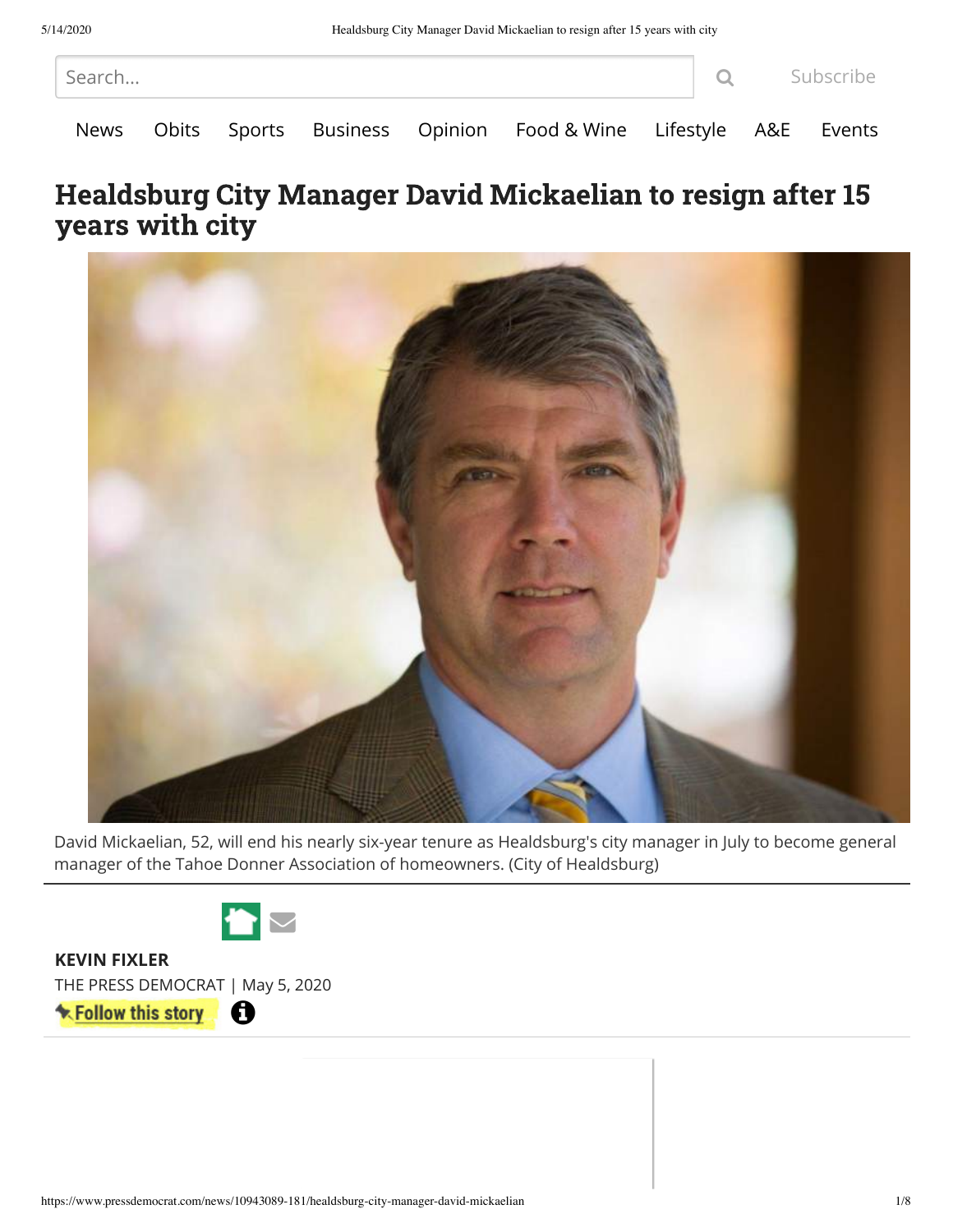Healdsburg's city manager is stepping down after 15 years with the city, spurring a search for his replacement amid looming financial uncertainty for City Hall and the ongoing public health emergency.

David Mickaelian, 52, who has served almost six years as city manager, will vacate his post in July to become general manager of the homeowners association for Tahoe Donner in Truckee.

The Healdsburg City Council met online Monday in closed session and voted unanimously, "although very reluctantly" said Mayor Leah Gold, to accept Mickaelian's resignation, effective July 3.

"It's bittersweet. I couldn't imagine a better place to spend the last 15 years of my life, and raise my family," Mickaelian said in an interview. "I cherish everything here. It took a pretty amazing opportunity for me to move."

Prior to taking over as the city's top administrator in 2014, Mickaelian served nine years as assistant city manager and director of community services, which oversees the city's parks and recreation department.

The Southern California native navigated the city through a number of major disasters, including several major floods and the 2017 fires and Kincade fire last year, all of which dealt Healdsburg's hospitality driven economy a blow.

And then came the coronavirus pandemic.

"David was an anchor for Healdsburg during a turbulent time," said Supervisor James Gore, whose district encompasses northern Sonoma County. "He provided stability and focus that has helped keep Healdsburg not just safe, but the vibrant community we all love."

During Mickaelian's tenure, Healdsburg's economy was hitched even tighter to tourism, with a number of new downtown hotels that reignited a polarizing debate among the city's roughly 12,000 residents.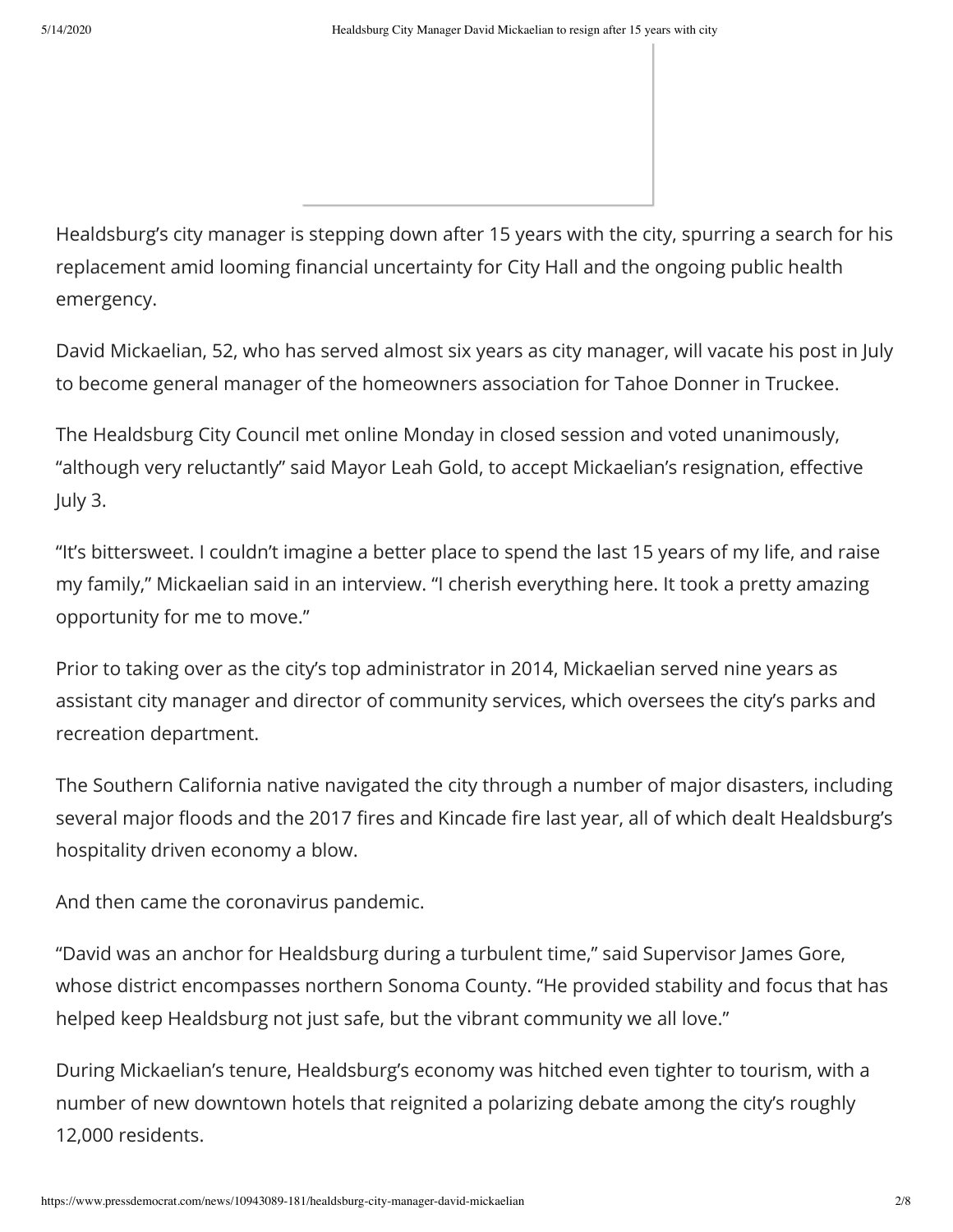Through agreements forged with several of those developers, the city was also able to expand its affordable housing stock, making some gains on Healdsburg's acute shortage of workforce housing.

Burbank Housing CEO Larry Florin worked with Mickaelian to acquire four Healdsburg rental properties to prevent them from transitioning into market-rate units under private ownership.

"He had really the best of intentions in mind for the lower-income residents of Healdsburg that we deal with," said Florin. "He was willing to take risks where others might not, and willing to be collaborative. I think government could use more of that."

Mickaelian's resignation comes in the wake of other turnover at the top in City Hall, including the departure of assistant city manager, Joe Irvin, who left in March after less than two years to become South Lake Tahoe's city manager. Hiring for that role has been put on hold amid a revenue shortfall estimated at more than \$3 million through June.

Mickaelian will stay on through the city's upcoming process to craft a spending plan for the next fiscal year. He said he was proud of building the city's roughly \$3.6 million reserve fund to weather unanticipated financial downturns, including the current crisis that has rocked Healdsburg's hotels and restaurants.

Other highlights during Mickaelian's time with the city include the acquisition and opening of the 155-acre Healdsburg Ridge Open Space and 173-acre Fitch Mountain Park preserves and the purchase of the city's community center. He also pointed to agreements for major mixed-use developments that will deliver hundreds more housing units with lodging and retail space, among them the Montage Healdsburg luxury resort, Mill District and North Village projects, all slated to be finished over the next decade.